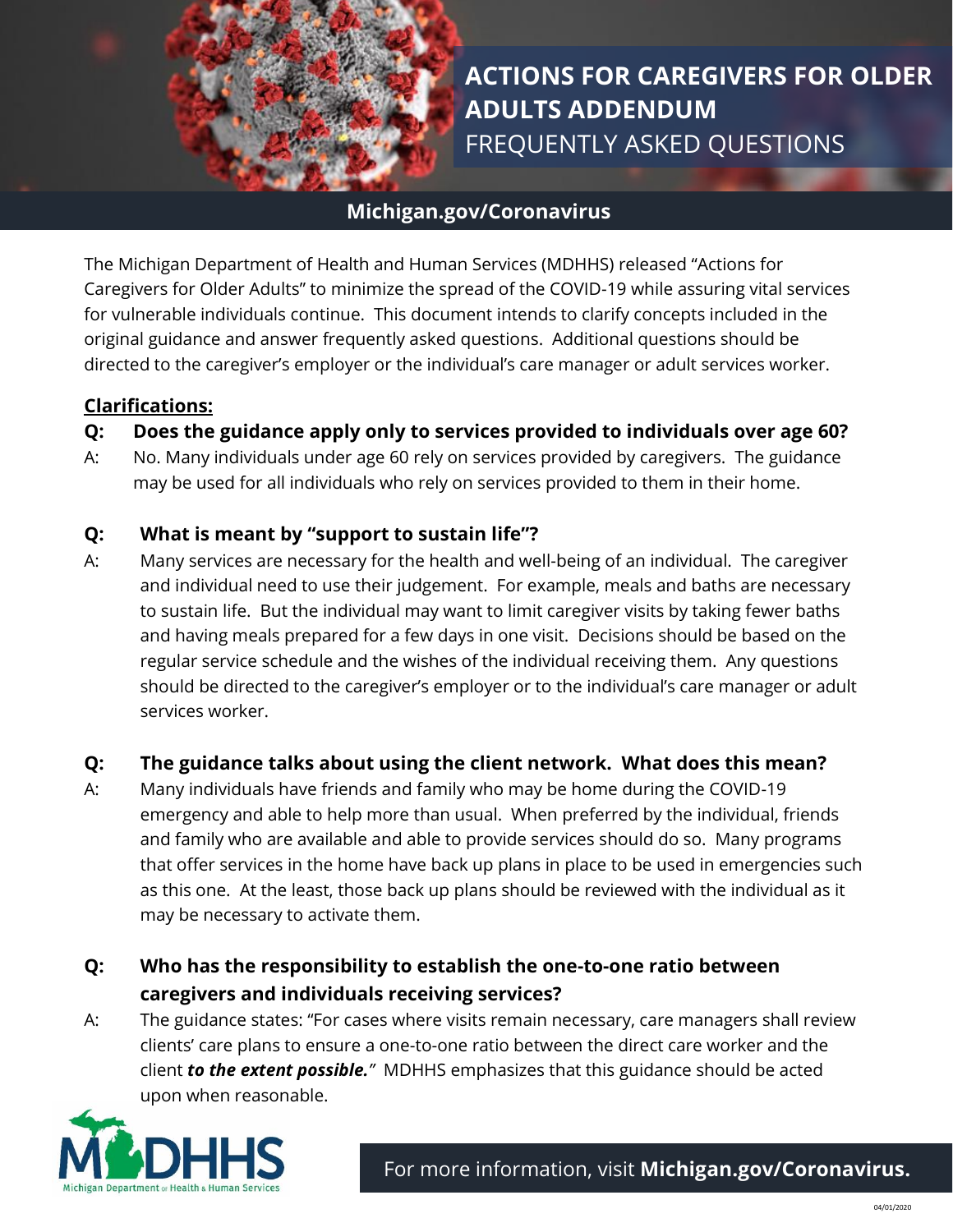Additionally, the term "care managers" should be broadly interpreted. MDHHS realizes that when a caregiver works for an agency, the person responsible for scheduling caregivers is often the agency supervisor. This guidance is not meant to circumvent established lines of authority. One caregiver serving only one individual is not always possible. Care managers need to use their best judgement when making these decisions.

## **Instructions for Caregivers**

# **Q: Why do I need to call the individual before I come over?**

A: For caregivers who do not live with the individual receiving services, phone calls let the individual know that you are not sick and can also alert you if the individual is sick and you, as the caregiver, should take precautions. The call also allows the individual to decide if they want you to visit that day. The goal is to have visits that are both needed and wanted.

#### **Q: Do I really need to call the individual every day?**

A: Many individuals rely on services every day. Those individuals should receive a daily call. Individuals who receive services less frequently should be called before each visit.

#### **Q: Should I decide if the individual needs services during my call with them?**

A: No. As a caregiver, you are an essential service provider and you should follow the regular service schedule if you are healthy during the COVID-19 emergency. The call is meant to assure the individual that you do not have symptoms of COVID-19 and that they still need you to visit that day.

# **Q: I often talk to the individual's care manager or adult services worker. Has their role changed?**

- A: No. Care managers and adult services workers continue their roles in authorizing services for the individual. The guidance was not meant to change established processes. Caregivers should continue talking with the care manager or adult services worker as needed to assure the individual receives the services needed during this emergency.
- **Q: The guidance says that I should call the individual's friends and family. I don't usually do this, and I don't know how to contact them. How do I get this information?**
- A: During your call with the individual, you may ask if they would like you to contact their friends and family. If so, the individual should provide you their information. This may also be done while you are providing services to the individual.

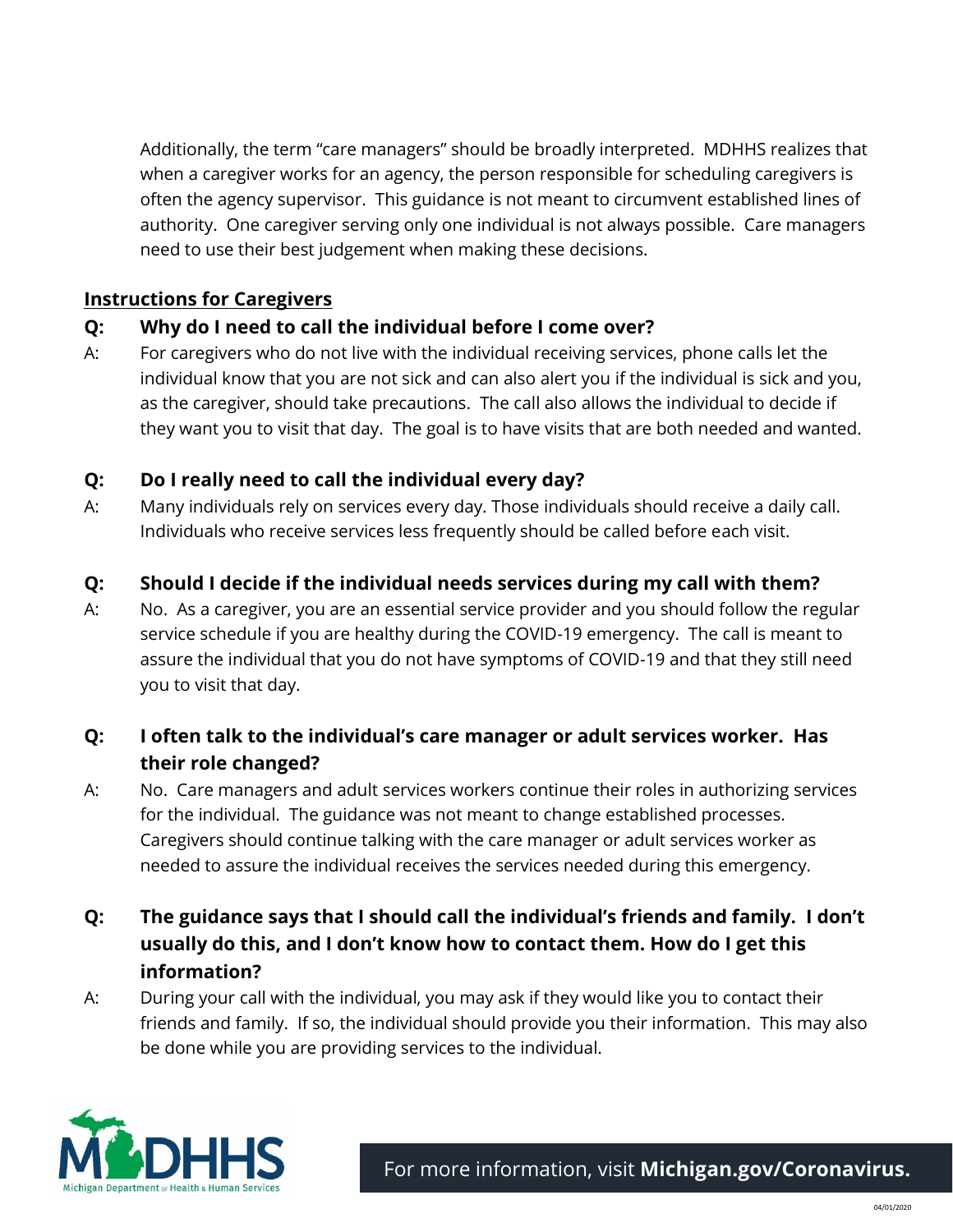Individuals who have a case manager may also have a back-up plan. Case managers should contact the individual and their friends and family to determine if the back-up plan needs to be activated. If this is the case for the individual you are serving, you do not need to also do this. However, you may need to reach out to the case manager for any updates. The guidance is not meant to change established procedures.

- **Q: The individual I work for lives in an apartment building. The building manager will not let me in to provide services based on the "Stay Safe, Stay Home" executive order. What should I do?**
- A: Home care services are essential services according to the Executive Order. No guidance issued during the COVID-19 emergency is meant to prevent access to approved services. If you are denied access, contact the manager of the residence and provide this guidance. If that does not work, contact your employer or the individual's care manager or adult services worker. As a last option, contact local law enforcement.

# **Q: The guidance says that I should wear a face mask and gloves. What do I do if I can't get these supplies?**

A: If you do not have access to a face mask or gloves, caregivers are instructed to contact their Local Emergency Management Program (https://www.michigan.gov/msp/0,4643,7-123- 72297\_60152\_66814---,00.html). The Centers for Disease Control (CDC) provides strategies to optimize the supply of PPE and Equipment [here](https://www.cdc.gov/coronavirus/2019-ncov/hcp/ppe-strategy/index.html) or [https://www.cdc.gov/coronavirus/2019-ncov/hcp/ppe-strategy/index.html.](https://www.cdc.gov/coronavirus/2019-ncov/hcp/ppe-strategy/index.html) Until PPE can be obtained use universal precautions such as frequent hand washing and disinfecting frequently used surfaces.

# **Q: What does it mean for me to screen myself prior to any home visit?**

A: You should check for symptoms of illness, such as a cough, achiness, or fever. A thermometer is helpful to check for a fever, but it is not essential for a self-screening. Additional CDC guidance can be found [here](https://www.cdc.gov/coronavirus/2019-ncov/symptoms-testing/symptoms.html) [\(https://www.cdc.gov/coronavirus/2019](https://www.cdc.gov/coronavirus/2019-ncov/symptoms-testing/symptoms.html) [ncov/symptoms-testing/symptoms.html\)](https://www.cdc.gov/coronavirus/2019-ncov/symptoms-testing/symptoms.html).

# **Additional Information:**

# **Q: What if the caregiver has limited cell phone minutes?**

A: Many cell phone companies are offering free additional minutes right now. Caregivers should check with their cell phone provider to see if this is available under their cell phone plan.